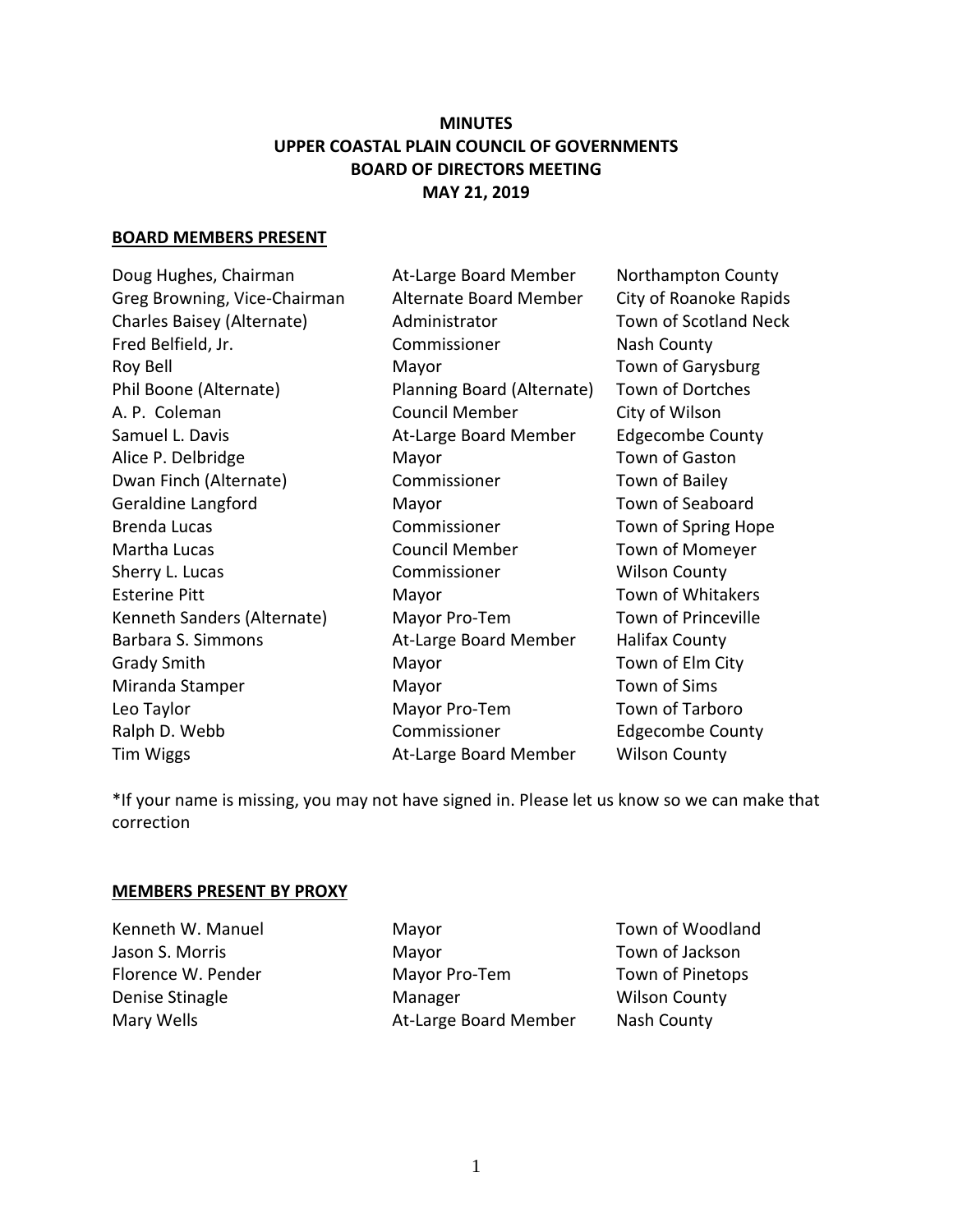#### **GUESTS**

Doris Delbridge Special Guest Rhonda Payne **Mayor Pro-Tem** Town of Sims

Jae Kim **Manager** Manager **Town of Spring Hope** Hope

#### **MEMBERS NOT PRESENT**

Wayne Anderson Mayor Mayor Town of Enfield Eddie Braxton (Alt. attended) Mayor Town of Scotland Neck Kirby Brown (Alt. Attended) Mayor Town of Dortches Tony Brown **Manager** Manager **Halifax County** Leon "Dick" Collier **Mayor** Mayor Town of Lasker Lee Duke Commissioner Commissioner Town of Conway Bill Edmundson Mayor Town of Stantonsburg Eric Evans Manager Edgecombe County Carl Ferebee (Alt. attended) Council Member City of Roanoke Rapids Norlan Graves **At-Large Board Member** Halifax County Reginald Harris **At-Large Board Member** Wilson County Wilbert Harrison **Mayor** Mayor **Town of Speed** Linda Ingram Mayor Mayor Town of Conetoe Bobbie D. Jones (Alt. attended) Mayor Town of Princeville Andre Knight **Council Member** City of Rocky Mount Marshall Lassiter Manager Town of Severn Ellene Leonard Mayor Town of Castalia Julia Meacham **Mayor** Mayor **Mayor** Town of Weldon Harold Meacombs **Commissioner** Commissioner Town of Middlesex Robert Murphy **Interim Manager** Northampton County Thomas Richards (Alt. attended) Mayor Town of Bailey Albert J. Richardson At-Large Board Member Nash County Doris Risper **Mayor** Mayor Town of Rich Square Elaine Saunders Commissioner Town of Saratoga Owen Scott **Mayor** Mayor Town of Littleton Stacie Shatzer **Assistant Manager** Assistant Manager Nash County Jed Simpson **Mayor** Mayor Town of Lucama Mack Smith Mayor Town of Black Creek Marcelle O. Smith **Commissioner** Halifax County Donald Street Mayor Mayor Town of Nashville Tracy Sullivan **Interim Administrator** Town of Sharpsburg Robert Sykes **Commissioner** Town of Hobgood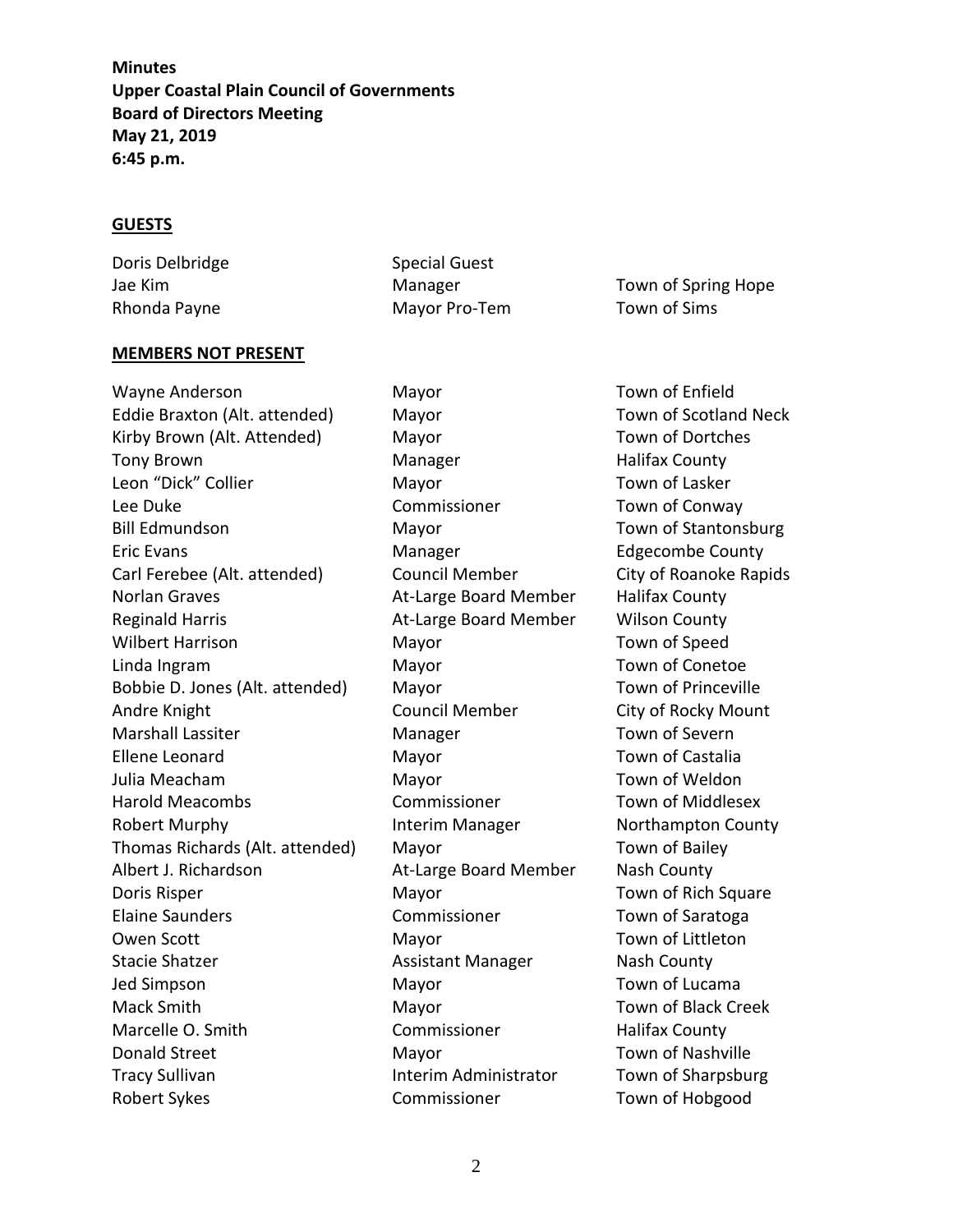| Barbara H. Tyre        | <b>Council Member</b> | Town of Red Oak    |
|------------------------|-----------------------|--------------------|
| John L. White          | Mavor                 | Town of Halifax    |
| Robert E. Wilkins, Sr. | At-Large Board Member | Northampton County |

## **STAFF**

| Robert Hiett            | <b>Executive Director</b>                        |  |
|-------------------------|--------------------------------------------------|--|
|                         |                                                  |  |
| <b>Michael Williams</b> | Workforce Development Program Director           |  |
| Mary Marlin             | Area Agency on Aging Program Director            |  |
| Ron Townley             | Planning & Development Services Program Director |  |
| Mark Hill               | <b>Finance Director</b>                          |  |
| Kelly Skinner           | Executive Assistant/Clerk to the Board           |  |
| Jennifer Andrews        | <b>Administrative Assistant</b>                  |  |
| <b>Stuart Bass</b>      | <b>PDS Planner</b>                               |  |
|                         |                                                  |  |

## **CALL TO ORDER**

Chairman Hughes called the meeting of the Upper Coastal Plain Council of Governments Board of Directors to order at the Word Tabernacle Impact Center at 5:34 P.M. and welcomed all in attendance.

### **APPROVAL OF MINUTES**

Chairman Hughes asked for changes or corrections to the minutes from the board meeting on April 16, 2019. There being none, there was a motion made by Mr. Leo Taylor to approve the minutes as written. Mrs. Alice Delbridge seconded the motion and it passed unanimously.

### **ITEMS FOR ACTION**

### *Item #1: APPROVAL OF FINANCIAL REPORTS*

Chairman Hughes asked if there were any questions regarding the financial reports on pages 7- 8 of the full board packet. There being no questions, Chairman Hughes called for a motion to approve the Financial Reports for the periods ending February 28, 2019 and March 31, 2019. Ms. Alice Delbridge made a motion to approve the financial reports, Mr. Sam Davis seconded, and the motion carried unanimously.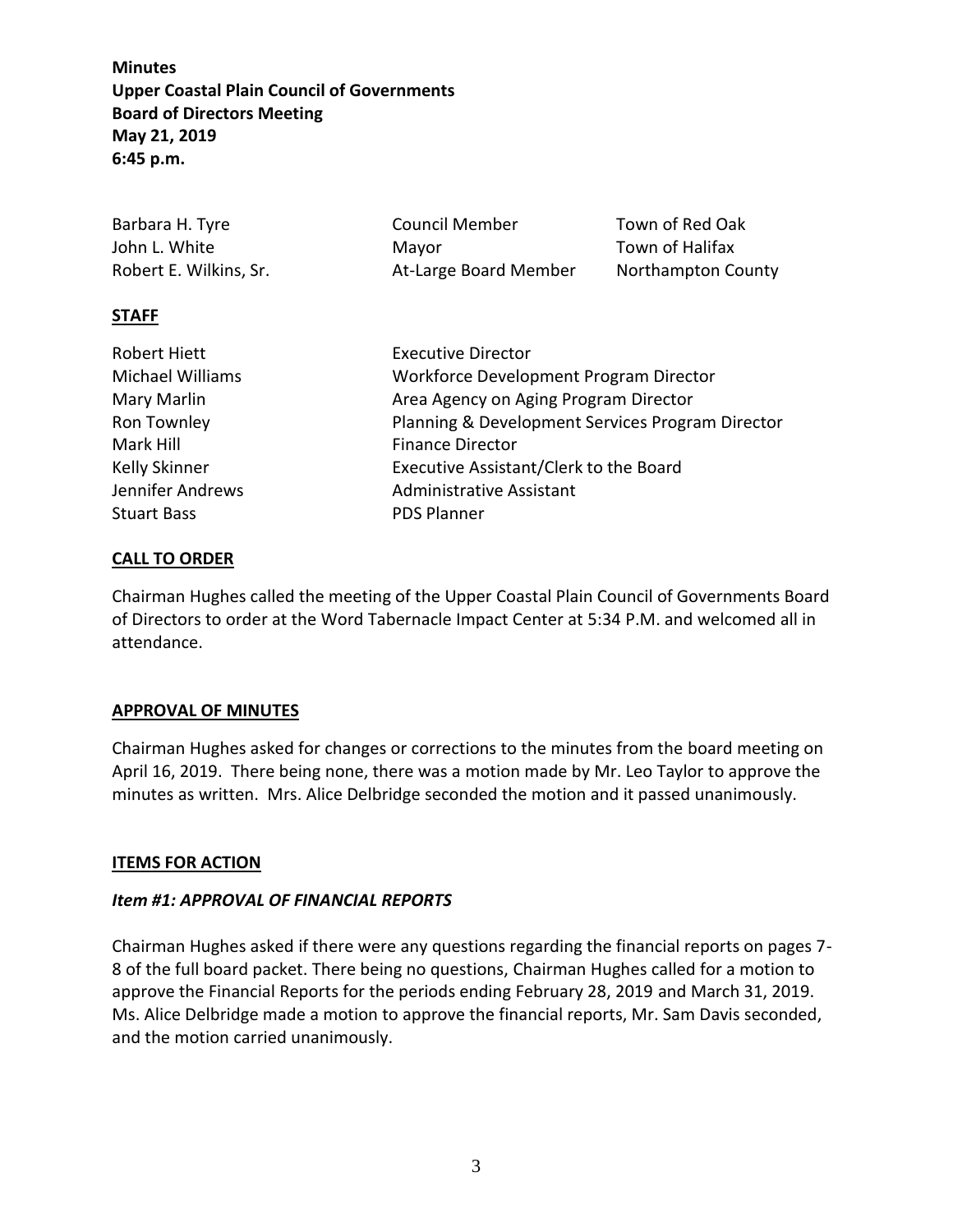### *Item #2: APPROVAL OF AUDIT CONTRACT*

Chairman Hughes asked if there were any questions regarding the audit contract. Mr. Hill stated that the audit firm of Thompson, Price, Scott, Adams, & Co. P.A. has done a very professional job and the audit fee has not gone up. He requested that we stay with the firm, especially in light of the change of the Executive Director, for this year and maybe next year.

Chairman Hughes called for a motion to approve the audit contract as presented. Ms. Sherry Lucas made the motion to approve the audit contract, Mr. Roy Bell seconded, and the motion carried unanimously.

# *Item #3: ADOPTION OF NEW RECORD RETENTION AND DISPOSITION SCHEDULE: GENERAL RECORDS (ITEM TABLED FOR ANOTHER MEETING)*

Chairman Hughes stated that he has asked Mr. Hill to table the adoption of the Records Retention Policy until after the board has time to receive and review a copy of said policy. Mr. Hill stated that he will be emailing a PDF copy of the manual to the board at Chairman Hughes' request; he stated that it was not in the packet because it is 106 pages long. Mr. Hill gave a brief description of the background information regarding the retention schedule.

### **BUDGET PRESENTATION**

Mr. Hill gave a brief summary of the budget and opened the floor for questions. Mr. Hill requested that Chairman Hughes call for a Public Hearing to be scheduled for 6:45 p.m. on Tuesday, June 18, 2019.

Mr. Coleman made a motion to accept the draft budget as presented and set a public hearing for the appropriate language, date, and time (June 18, 2019 at 6:45 p.m.). Mr. Bell seconded the motion and it carried unanimously.

### **CHAIRMAN'S COMMENTS**

Chairman Hughes commented that there would likely be a budget amendment to vote on midyear for the Pay and Classification Study, which will not be complete until around December or January.

Chairman Hughes asked for feedback on the new budget format and received several positive responses on the itemized format.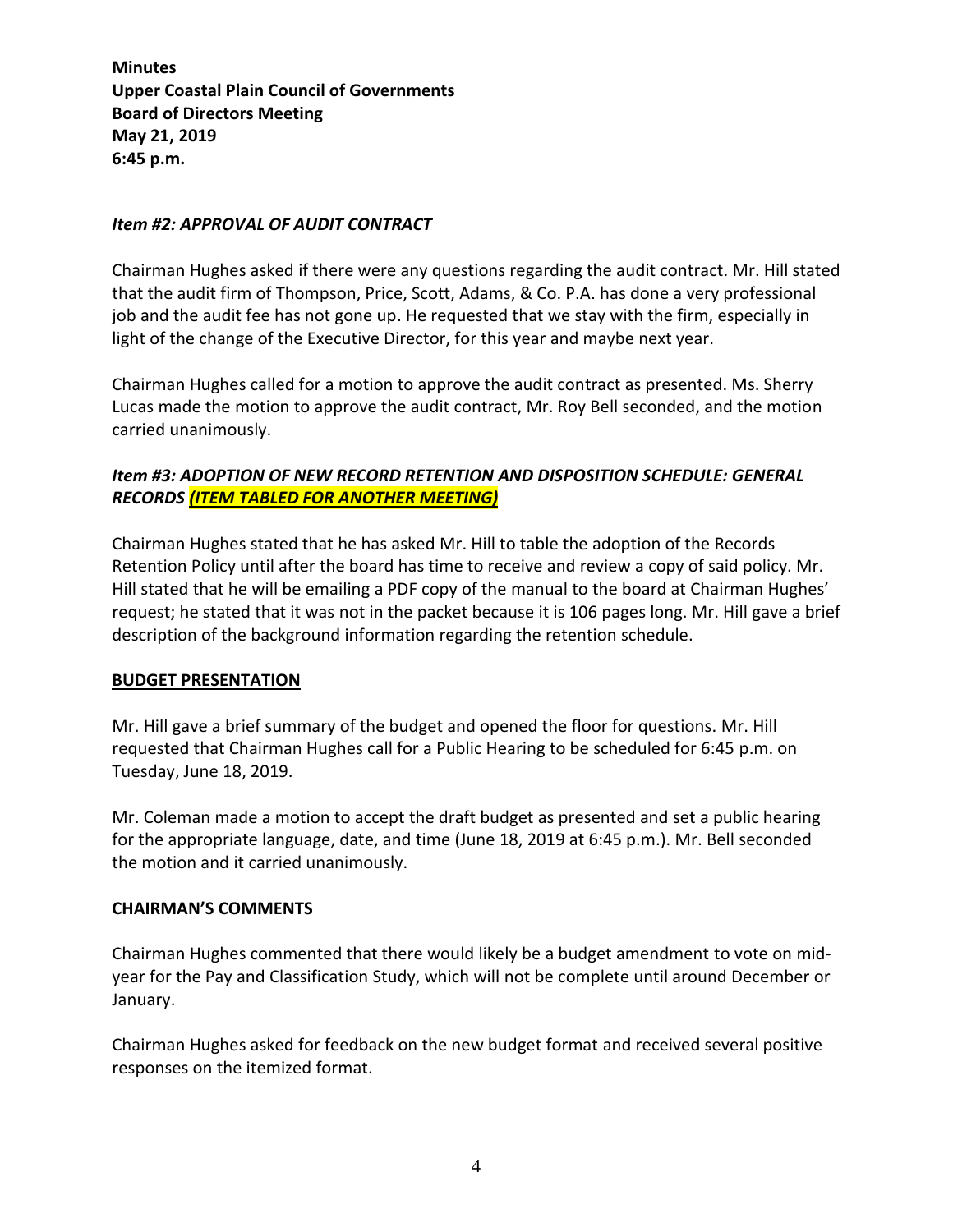Chairman Hughes asked for Mr. A. P. Coleman to come to the podium and read a letter of appreciation for Mr. Coleman's 41 years of service to the UCPCOG Board. Mr. Coleman stated that he is retiring from the Wilson City Council effective May 31, 2019 to focus on some health concerns. Chairman Hughes presented Mr. Coleman with a plaque on behalf of the board.

### **EXECUTIVE DIRECTOR'S REPORT**

Mr. Hiett highlighted information from pages 13-44 of the full board packet. He stated that he has had the opportunity to make many scheduled visits throughout the region. In doing so, he has learned a lot about our member governments, about the things that the UCPCOG has done well, and some things that we can implement to better serve our region.

Mr. Hiett commented that the FY 2019-2020 Program of Work will be presented at the June 18, 2019 board meeting. He stated that staff will continue to work on ways to present all relevant information to the board in the most efficient format possible so that we can all be better messengers of the COG's programs and mission.

Mr. Hiett provided information about a handout for on an App called "TestIT" that will assess broadband connection speeds. This information will be used to create a national database to show the need for updated broadband efforts, especially in rural areas.

## **STEERING COMMITTEE REPORT**

Vice-Chairman Browning stated that a mission statement will be presented for approval. The next item the the Steering Committee will be working on is a vision statement.

### **PRESENTATION OF IMPACT REPORT**

Each program director presented the information provided on the impact report and answered any questions from the floor. There was a brief discussion about the need for more college funding and the need for soft skills.